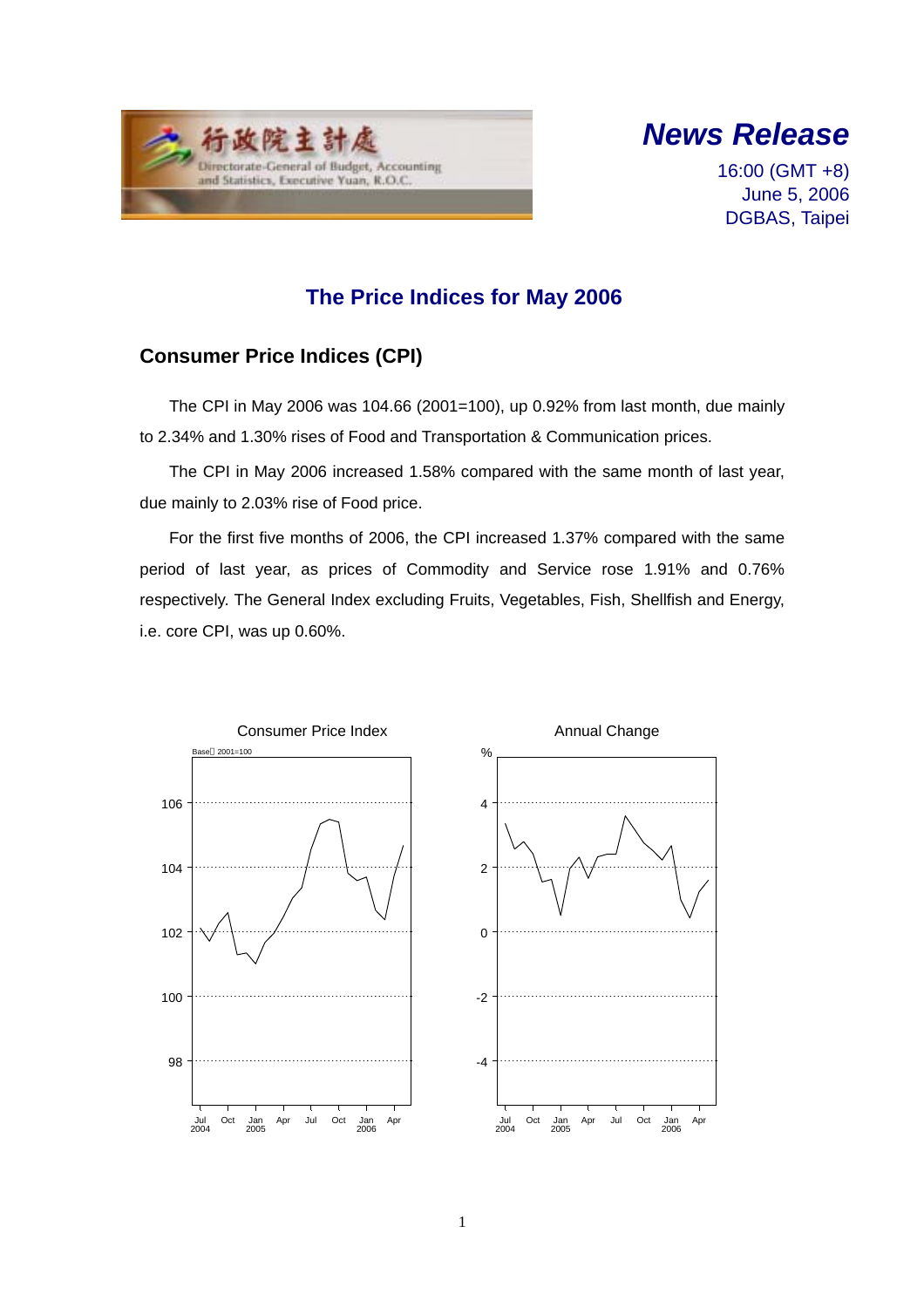#### **Wholesale Price Indices (WPI)**

The WPI in May 2006 was 114.98 (2001=100), up 1.21% from last month, due mainly to prices of Farm Products, Primary Metal Products and Petroleum & Coal Products rising 8.11%, 6.87% and 3.76% respectively.

The WPI in May 2006 increased 6.24% compared with the same month of last year, due mainly to prices of Energy Minerals, Petroleum & Coal Products and Primary Metal Products rising 31.38%, 25.58% and 17.84% individually.

For the first five months of 2006, the WPI increased 3.00% compared with the same period of last year, of which the Import Price Index and Export Price Index rose 7.54% and 0.38% respectively.



#### **Statistical Tables**

Table1 The Changes of Consumer Price Indices Table2 The Changes of Wholesale Price Indices Table3 The Changes of Import Price Indices Table4 The Changes of Export Price Indices

#### **For Further Information:**

*Statistics Database:* http://eng.stat.gov.tw/ *DGBAS* news releases on the Internet: http://eng.dgbas.gov.tw/ *Tel:* +886-2-23803449; *Fax:* +886-2-23803465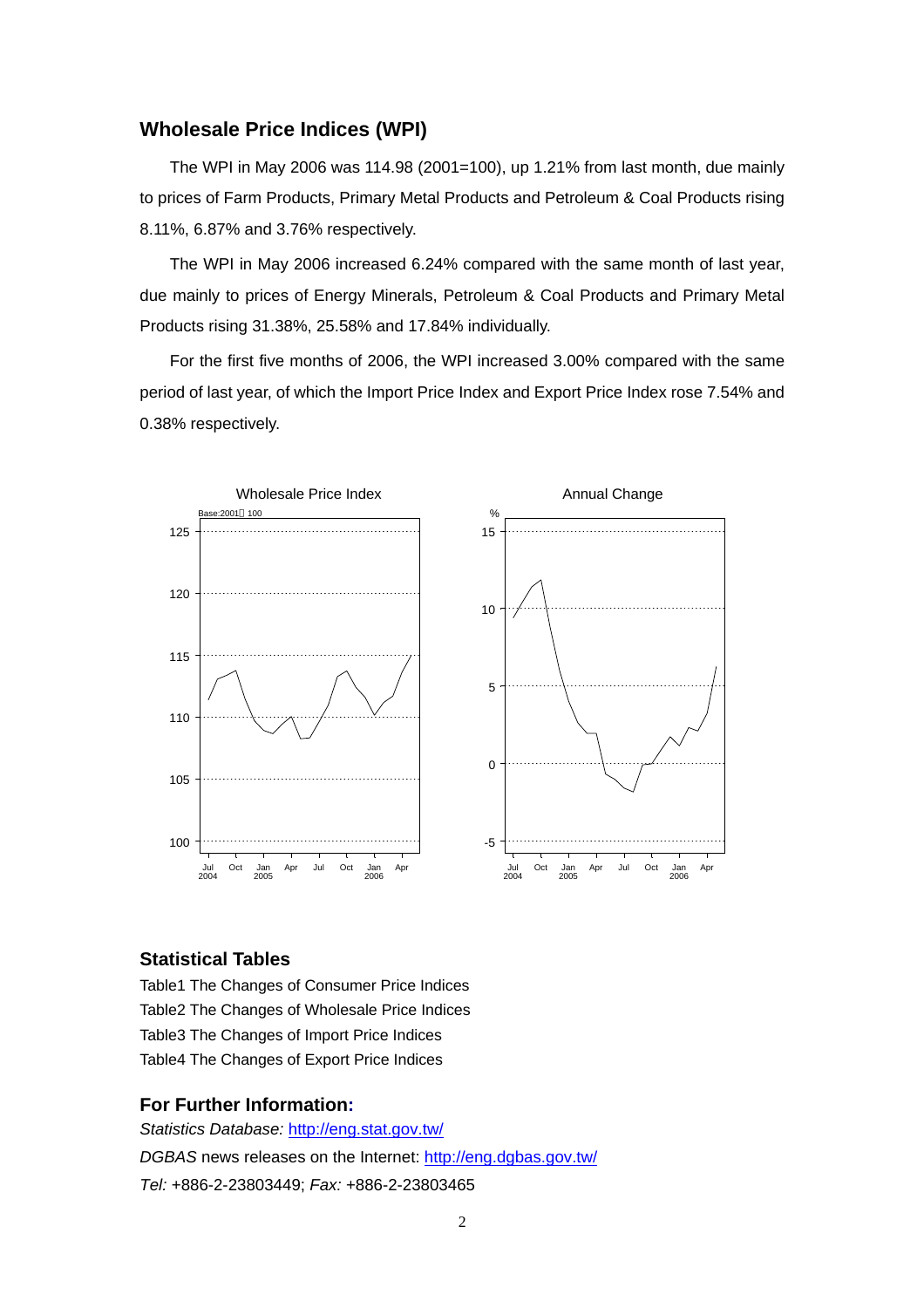## Table 1 The Changes of Consumer Price Indices

May 2006

|                                                                         | Weight   | Index of     | Compared  | Compared  | The First Five |
|-------------------------------------------------------------------------|----------|--------------|-----------|-----------|----------------|
|                                                                         | $(\%0)$  | May 2006     | with Last | with the  | Months of      |
|                                                                         |          | $(2001=100)$ | Month     | Same      | 2006           |
| Groups                                                                  |          |              | $(\% )$   | Month of  | Compared with  |
|                                                                         |          |              |           | Last Year | the Same       |
|                                                                         |          |              |           | (%)       | Period of Last |
|                                                                         |          |              |           |           | Year $(\%)$    |
| General Index                                                           | 1,000.00 | 104.66       | 0.92      | 1.58      | 1.37           |
| <b>Basic Group</b>                                                      |          |              |           |           |                |
| 1. Food                                                                 | 250.54   | 112.04       | 2.34      | 2.03      | 2.72           |
| Meat                                                                    | 25.17    | 113.10       | $-2.32$   | $-3.61$   | $-0.61$        |
| Fish & Shellfish                                                        | 16.73    | 110.60       | $-0.16$   | $-0.97$   | $-1.33$        |
| Vegetables                                                              | 27.89    | 126.38       | 18.29     | 4.34      | $-1.76$        |
| Fruits                                                                  | 27.94    | 124.55       | 5.40      | 12.23     | 21.19          |
| 2. Clothing                                                             | 47.46    | 108.76       | $-0.65$   | $-3.74$   | $-3.22$        |
| Garments                                                                | 32.52    | 108.54       | $-1.79$   | $-6.89$   | $-5.33$        |
| 3. Housing                                                              | 307.94   | 98.45        | 0.38      | 0.87      | 0.59           |
| <b>Residential Rent</b>                                                 | 210.96   | 97.55        | 0.02      | 0.16      | 0.13           |
| Water, Electricity & Gas Supply                                         | 37.37    | 103.66       | 0.42      | 2.45      | 2.30           |
| 4. Transportation & Communication                                       | 126.25   | 103.90       | 1.30      | 2.33      | 1.00           |
| Oils                                                                    | 22.63    | 139.25       | 5.47      | 15.25     | 10.15          |
| <b>Communication Services</b>                                           | 77.27    | 97.51        | 0.14      | $-0.61$   | $-0.82$        |
| 5. Medicines & Medical Care                                             | 37.37    | 114.56       | 0.01      | 5.15      | 5.62           |
| <b>Medical Care Services</b>                                            | 24.96    | 120.80       | 0.00      | 7.19      | 7.87           |
| 6. Education & Entertainment                                            | 161.11   | 98.71        | 0.00      | 0.56      | 0.11           |
| <b>Educational Expense</b>                                              | 118.75   | 100.46       | $-0.07$   | 0.79      | 0.63           |
| 7. Miscellaneous                                                        | 69.33    | 111.36       | 0.66      | 5.48      | 3.84           |
| <b>Personal Care Services</b>                                           | 14.01    | 101.01       | $-0.30$   | 2.33      | 0.74           |
| <b>Commodity and Service Groups</b>                                     |          |              |           |           |                |
| 1. Commodity                                                            | 528.52   | 108.14       | 1.45      | 2.00      | 1.91           |
| (Excluding Food)                                                        | 277.97   | 104.63       | 0.62      | 1.96      | 1.13           |
| Non-durable Consumer Goods                                              | 384.36   | 112.42       | 2.05      | 3.59      | 3.46           |
| (Excluding Food)                                                        | 133.81   | 113.30       | 1.53      | 6.63      | 4.88           |
| Semi-durable Consumer Goods                                             | 62.59    | 104.32       | $-0.78$   | $-4.06$   | $-3.19$        |
| <b>Durable Consumer Goods</b>                                           | 81.57    | 89.67        | $-0.02$   | $-1.59$   | $-2.36$        |
| 2. Service                                                              | 471.48   | 100.74       | 0.26      | 1.07      | 0.76           |
| Housing                                                                 | 237.03   | 97.75        | 0.42      | 0.56      | 0.19           |
| Transportation & Communication                                          | 74.10    | 97.41        | 0.15      | $-0.68$   | $-0.92$        |
| <b>Medical Care</b>                                                     | 24.69    | 121.46       | 0.00      | 7.25      | 7.93           |
| Education & Entertainment                                               | 104.85   | 104.85       | 0.15      | 1.72      | 1.36           |
| Miscellaneous                                                           | 30.81    | 100.25       | $-0.02$   | 1.33      | 0.50           |
| <b>Special Groups</b>                                                   |          |              |           |           |                |
| General Index Excluding Fruits & Vegetables                             | 944.17   | 103.50       | 0.22      | 1.13      | 0.89           |
| General Index Excluding Food                                            | 749.46   | 102.19       | 0.39      | 1.41      | 0.90           |
| General Index Excluding Fruits, Vegetables,<br>Fish, Shellfish & Energy | 873.10   | 102.42       | 0.05      | 0.70      | 0.60           |

Note :Due to late reports and corrections by respondents all data are subject to revision 3 months after original publication.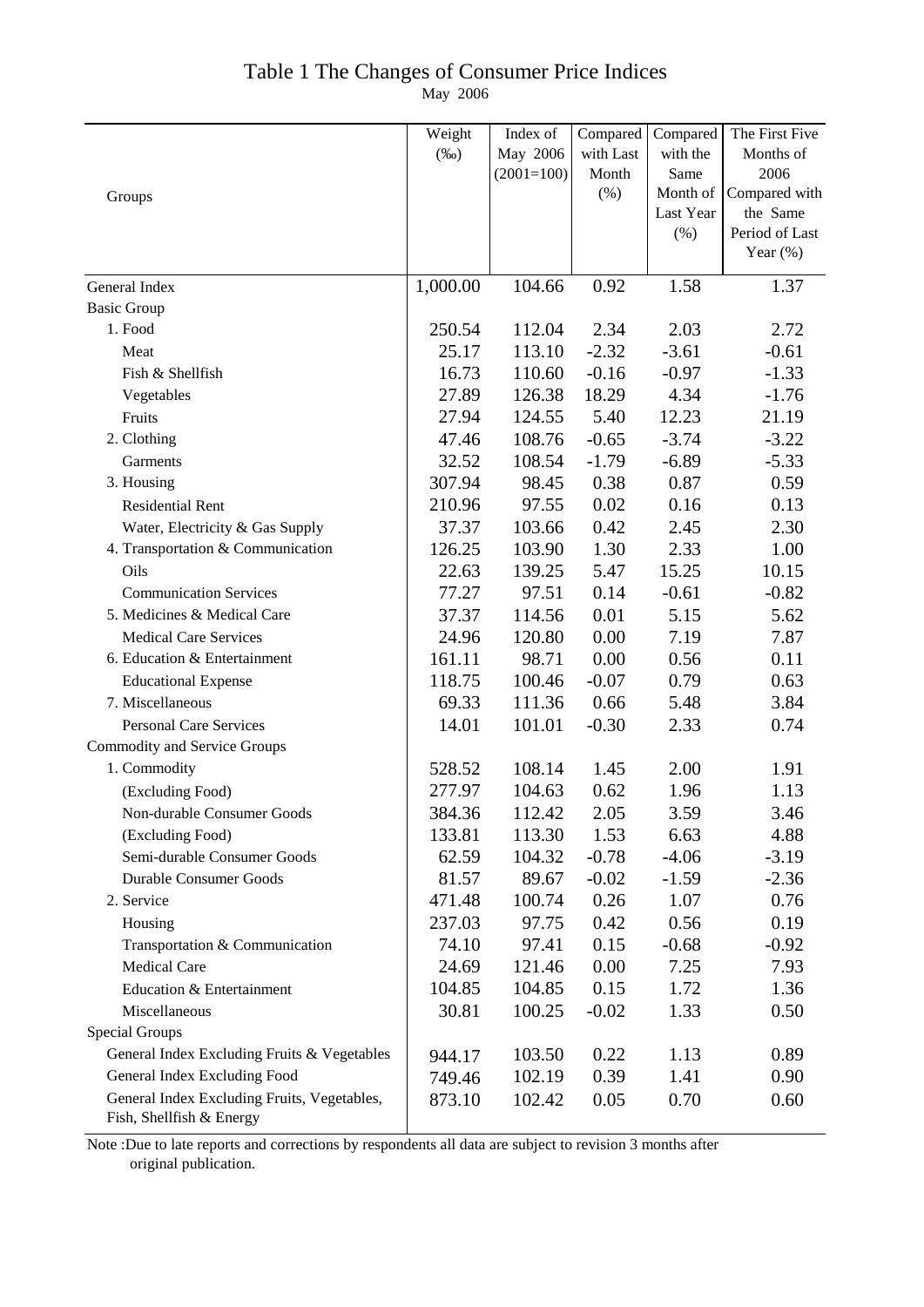### Table 2 The Changes of Wholesale Price Indices May 2006

| May 2006<br>with Last<br>with the<br>Months of<br>$(\%0)$<br>2006<br>$(2001=100)$<br>Same<br>Month<br>(% )<br>Compared<br>Month of<br>Last Year with the Same<br>Period of Last<br>(%)<br>Year $(\%)$<br>1,000.00<br>1.21<br>114.98<br>6.24<br>3.00<br>General Index<br>360.47<br>2.49<br>5.42<br>122.58<br>1.19<br>General Index Excluding Import & Export<br>0.77<br>310.71<br>125.94<br>10.60<br>7.54<br>Import<br>328.82<br>96.32<br>0.03<br>2.44<br>0.38<br>Export<br><b>Basic Group</b><br>1. Agriculture, Forestry, Livestock & Fishery<br>39.30<br>124.34<br>5.43<br>4.12<br>$-1.06$<br>19.89<br>127.48<br>8.11<br>11.06<br>4.02<br>(1) Farm Products<br>0.51<br>2.56<br>3.41<br>2.79<br>149.81<br>(2) Forest Products<br>$-8.75$<br>9.66<br>123.61<br>1.73<br>$-9.68$<br>(3) Livestock & Poultry<br>9.24<br>3.83<br>5.17<br>115.45<br>$-0.91$<br>(4) Aquatic Products<br>37.73<br>234.51<br>$-0.61$<br>29.42<br>31.56<br>2. Minerals Products<br>32.79<br>30.16<br>243.08<br>$-1.00$<br>31.38<br>(1) Energy Minerals<br>3.71<br>193.48<br>4.57<br>31.65<br>18.74<br>(2) Sand, Gravel & Crushed Stone<br>3. Manufacturing Products<br>889.18<br>1.23<br>4.82<br>1.31<br>109.89<br>38.61<br>0.19<br>2.60<br>2.28<br>116.08<br>$(1)$ Food & Beverages<br>4.66<br>0.51<br>145.69<br>8.67<br>6.10<br>(2) Tobaccos<br>37.11<br>$-0.64$<br>0.31<br>101.80<br>0.21<br>(3) Textile Products<br>0.47<br>12.22<br>88.08<br>$-1.20$<br>1.01<br>(4) Ready-made Apparel & Accessories<br>8.47<br>100.86<br>$-0.55$<br>2.10<br>2.59<br>(5) Hides, Skins, Leather & Related Products<br>$-0.85$<br>1.25<br>3.56<br>105.86<br>1.55<br>(6) Lumber & Wood Products<br>0.11<br>8.76<br>0.96<br>107.04<br>1.00<br>(7) Furniture & Fixture<br>0.91<br>$-0.30$<br>$-0.53$<br>103.08<br>(8) Pulp, Paper, Paper Products & Printed<br>21.45<br>63.87<br>2.11<br>7.28<br>167.49<br>$-0.36$<br>(9)Chemicals<br>30.02<br>95.78<br>$-0.90$<br>1.06<br>1.24<br>(10)Chemical Products<br>3.76<br>25.58<br>21.23<br>41.01<br>176.23<br>(11) Petroleum & Coal Products<br>31.42<br>2.50<br>109.22<br>0.40<br>1.44<br>(12) Rubber & Plastic Products<br>0.58<br>1.47<br>14.80<br>113.96<br>$-1.54$<br>(13) Nonmetallic Mineral Products<br>57.25<br>6.87<br>17.84<br>3.87<br>211.15<br>(14) Primary Metal Products<br>30.52<br>1.49<br>$-2.81$<br>$-5.80$<br>125.77<br>(15) Metal Products<br>98.85<br>0.31<br>0.82<br>$-0.22$<br>60.94<br>(16)Machinery<br>64.03<br>(17) Computer, Communication Eq., Audio &<br>129.17<br>$-1.52$<br>$-4.48$<br>$-4.30$<br>Video Equipment<br>73.55<br>$-0.96$<br>$-2.96$<br>176.39<br>$-1.78$<br>(18) Electronic Components & Accessories<br>41.65<br>118.81<br>2.79<br>15.75<br>10.88<br>(19) Electrical Equipments & Apparatus<br>0.23<br>$-0.53$<br>45.15<br>97.85<br>$-1.60$<br>(20) Transportation Equipment & Parts<br>94.00<br>$-0.86$<br>1.01<br>19.24<br>0.26<br>(21) Precision Instruments<br>12.91<br>103.51<br>$-0.88$<br>2.79<br>(22) Miscellaneous Products<br>3.61<br>4. Water Supply, Electricity & Gas<br>33.79<br>101.52<br>0.00<br>1.15<br>1.23<br>By Stage of Processing<br>$-0.28$<br>19.73<br>1.Raw Materials<br>61.00<br>192.19<br>19.98<br>413.28<br>2.32<br>7.47<br>2.27<br>124.33<br>2. Intermediate Materials<br>1.23<br>2.28<br>0.74<br>196.90<br>101.47<br>3. Finished Goods<br>68.55<br>90.79<br>$-0.03$<br>$-0.30$<br>$-1.10$<br>(1) Capital Goods<br>128.35<br>106.93<br>1.79<br>3.45<br>1.59<br>(2) Consumer Goods<br>Special Groups<br>7.77<br>671.18<br>124.02<br>1.68<br>4.05<br><b>General Index Excluding Exports</b><br>689.29<br>110.25<br>1.44<br>4.17<br>0.86<br>General Index Excluding Imports<br>211.51<br>$-0.25$<br>104.45<br>1.84<br>1.39<br>Non Heavy Chemical Industrial Products<br>5.75<br>677.67<br>111.63<br>1.68<br>1.28<br>Heavy Chemical Industrial Products | Groups | Weight | Index of | Compared | Compared The First Five |
|---------------------------------------------------------------------------------------------------------------------------------------------------------------------------------------------------------------------------------------------------------------------------------------------------------------------------------------------------------------------------------------------------------------------------------------------------------------------------------------------------------------------------------------------------------------------------------------------------------------------------------------------------------------------------------------------------------------------------------------------------------------------------------------------------------------------------------------------------------------------------------------------------------------------------------------------------------------------------------------------------------------------------------------------------------------------------------------------------------------------------------------------------------------------------------------------------------------------------------------------------------------------------------------------------------------------------------------------------------------------------------------------------------------------------------------------------------------------------------------------------------------------------------------------------------------------------------------------------------------------------------------------------------------------------------------------------------------------------------------------------------------------------------------------------------------------------------------------------------------------------------------------------------------------------------------------------------------------------------------------------------------------------------------------------------------------------------------------------------------------------------------------------------------------------------------------------------------------------------------------------------------------------------------------------------------------------------------------------------------------------------------------------------------------------------------------------------------------------------------------------------------------------------------------------------------------------------------------------------------------------------------------------------------------------------------------------------------------------------------------------------------------------------------------------------------------------------------------------------------------------------------------------------------------------------------------------------------------------------------------------------------------------------------------------------------------------------------------------------------------------------------------------------------------------------------------------------------------------------------------------------------------------------------------------------------------------------------------------------------------------------------------------------------------------------------------------------------------------------------------------------------------------------------------------------------------------------------------------------------------------------------------------------------------------------------------------------------------------------------------------------------------------------------------------------------------------------|--------|--------|----------|----------|-------------------------|
|                                                                                                                                                                                                                                                                                                                                                                                                                                                                                                                                                                                                                                                                                                                                                                                                                                                                                                                                                                                                                                                                                                                                                                                                                                                                                                                                                                                                                                                                                                                                                                                                                                                                                                                                                                                                                                                                                                                                                                                                                                                                                                                                                                                                                                                                                                                                                                                                                                                                                                                                                                                                                                                                                                                                                                                                                                                                                                                                                                                                                                                                                                                                                                                                                                                                                                                                                                                                                                                                                                                                                                                                                                                                                                                                                                                                                                 |        |        |          |          |                         |
|                                                                                                                                                                                                                                                                                                                                                                                                                                                                                                                                                                                                                                                                                                                                                                                                                                                                                                                                                                                                                                                                                                                                                                                                                                                                                                                                                                                                                                                                                                                                                                                                                                                                                                                                                                                                                                                                                                                                                                                                                                                                                                                                                                                                                                                                                                                                                                                                                                                                                                                                                                                                                                                                                                                                                                                                                                                                                                                                                                                                                                                                                                                                                                                                                                                                                                                                                                                                                                                                                                                                                                                                                                                                                                                                                                                                                                 |        |        |          |          |                         |
|                                                                                                                                                                                                                                                                                                                                                                                                                                                                                                                                                                                                                                                                                                                                                                                                                                                                                                                                                                                                                                                                                                                                                                                                                                                                                                                                                                                                                                                                                                                                                                                                                                                                                                                                                                                                                                                                                                                                                                                                                                                                                                                                                                                                                                                                                                                                                                                                                                                                                                                                                                                                                                                                                                                                                                                                                                                                                                                                                                                                                                                                                                                                                                                                                                                                                                                                                                                                                                                                                                                                                                                                                                                                                                                                                                                                                                 |        |        |          |          |                         |
|                                                                                                                                                                                                                                                                                                                                                                                                                                                                                                                                                                                                                                                                                                                                                                                                                                                                                                                                                                                                                                                                                                                                                                                                                                                                                                                                                                                                                                                                                                                                                                                                                                                                                                                                                                                                                                                                                                                                                                                                                                                                                                                                                                                                                                                                                                                                                                                                                                                                                                                                                                                                                                                                                                                                                                                                                                                                                                                                                                                                                                                                                                                                                                                                                                                                                                                                                                                                                                                                                                                                                                                                                                                                                                                                                                                                                                 |        |        |          |          |                         |
|                                                                                                                                                                                                                                                                                                                                                                                                                                                                                                                                                                                                                                                                                                                                                                                                                                                                                                                                                                                                                                                                                                                                                                                                                                                                                                                                                                                                                                                                                                                                                                                                                                                                                                                                                                                                                                                                                                                                                                                                                                                                                                                                                                                                                                                                                                                                                                                                                                                                                                                                                                                                                                                                                                                                                                                                                                                                                                                                                                                                                                                                                                                                                                                                                                                                                                                                                                                                                                                                                                                                                                                                                                                                                                                                                                                                                                 |        |        |          |          |                         |
|                                                                                                                                                                                                                                                                                                                                                                                                                                                                                                                                                                                                                                                                                                                                                                                                                                                                                                                                                                                                                                                                                                                                                                                                                                                                                                                                                                                                                                                                                                                                                                                                                                                                                                                                                                                                                                                                                                                                                                                                                                                                                                                                                                                                                                                                                                                                                                                                                                                                                                                                                                                                                                                                                                                                                                                                                                                                                                                                                                                                                                                                                                                                                                                                                                                                                                                                                                                                                                                                                                                                                                                                                                                                                                                                                                                                                                 |        |        |          |          |                         |
|                                                                                                                                                                                                                                                                                                                                                                                                                                                                                                                                                                                                                                                                                                                                                                                                                                                                                                                                                                                                                                                                                                                                                                                                                                                                                                                                                                                                                                                                                                                                                                                                                                                                                                                                                                                                                                                                                                                                                                                                                                                                                                                                                                                                                                                                                                                                                                                                                                                                                                                                                                                                                                                                                                                                                                                                                                                                                                                                                                                                                                                                                                                                                                                                                                                                                                                                                                                                                                                                                                                                                                                                                                                                                                                                                                                                                                 |        |        |          |          |                         |
|                                                                                                                                                                                                                                                                                                                                                                                                                                                                                                                                                                                                                                                                                                                                                                                                                                                                                                                                                                                                                                                                                                                                                                                                                                                                                                                                                                                                                                                                                                                                                                                                                                                                                                                                                                                                                                                                                                                                                                                                                                                                                                                                                                                                                                                                                                                                                                                                                                                                                                                                                                                                                                                                                                                                                                                                                                                                                                                                                                                                                                                                                                                                                                                                                                                                                                                                                                                                                                                                                                                                                                                                                                                                                                                                                                                                                                 |        |        |          |          |                         |
|                                                                                                                                                                                                                                                                                                                                                                                                                                                                                                                                                                                                                                                                                                                                                                                                                                                                                                                                                                                                                                                                                                                                                                                                                                                                                                                                                                                                                                                                                                                                                                                                                                                                                                                                                                                                                                                                                                                                                                                                                                                                                                                                                                                                                                                                                                                                                                                                                                                                                                                                                                                                                                                                                                                                                                                                                                                                                                                                                                                                                                                                                                                                                                                                                                                                                                                                                                                                                                                                                                                                                                                                                                                                                                                                                                                                                                 |        |        |          |          |                         |
|                                                                                                                                                                                                                                                                                                                                                                                                                                                                                                                                                                                                                                                                                                                                                                                                                                                                                                                                                                                                                                                                                                                                                                                                                                                                                                                                                                                                                                                                                                                                                                                                                                                                                                                                                                                                                                                                                                                                                                                                                                                                                                                                                                                                                                                                                                                                                                                                                                                                                                                                                                                                                                                                                                                                                                                                                                                                                                                                                                                                                                                                                                                                                                                                                                                                                                                                                                                                                                                                                                                                                                                                                                                                                                                                                                                                                                 |        |        |          |          |                         |
|                                                                                                                                                                                                                                                                                                                                                                                                                                                                                                                                                                                                                                                                                                                                                                                                                                                                                                                                                                                                                                                                                                                                                                                                                                                                                                                                                                                                                                                                                                                                                                                                                                                                                                                                                                                                                                                                                                                                                                                                                                                                                                                                                                                                                                                                                                                                                                                                                                                                                                                                                                                                                                                                                                                                                                                                                                                                                                                                                                                                                                                                                                                                                                                                                                                                                                                                                                                                                                                                                                                                                                                                                                                                                                                                                                                                                                 |        |        |          |          |                         |
|                                                                                                                                                                                                                                                                                                                                                                                                                                                                                                                                                                                                                                                                                                                                                                                                                                                                                                                                                                                                                                                                                                                                                                                                                                                                                                                                                                                                                                                                                                                                                                                                                                                                                                                                                                                                                                                                                                                                                                                                                                                                                                                                                                                                                                                                                                                                                                                                                                                                                                                                                                                                                                                                                                                                                                                                                                                                                                                                                                                                                                                                                                                                                                                                                                                                                                                                                                                                                                                                                                                                                                                                                                                                                                                                                                                                                                 |        |        |          |          |                         |
|                                                                                                                                                                                                                                                                                                                                                                                                                                                                                                                                                                                                                                                                                                                                                                                                                                                                                                                                                                                                                                                                                                                                                                                                                                                                                                                                                                                                                                                                                                                                                                                                                                                                                                                                                                                                                                                                                                                                                                                                                                                                                                                                                                                                                                                                                                                                                                                                                                                                                                                                                                                                                                                                                                                                                                                                                                                                                                                                                                                                                                                                                                                                                                                                                                                                                                                                                                                                                                                                                                                                                                                                                                                                                                                                                                                                                                 |        |        |          |          |                         |
|                                                                                                                                                                                                                                                                                                                                                                                                                                                                                                                                                                                                                                                                                                                                                                                                                                                                                                                                                                                                                                                                                                                                                                                                                                                                                                                                                                                                                                                                                                                                                                                                                                                                                                                                                                                                                                                                                                                                                                                                                                                                                                                                                                                                                                                                                                                                                                                                                                                                                                                                                                                                                                                                                                                                                                                                                                                                                                                                                                                                                                                                                                                                                                                                                                                                                                                                                                                                                                                                                                                                                                                                                                                                                                                                                                                                                                 |        |        |          |          |                         |
|                                                                                                                                                                                                                                                                                                                                                                                                                                                                                                                                                                                                                                                                                                                                                                                                                                                                                                                                                                                                                                                                                                                                                                                                                                                                                                                                                                                                                                                                                                                                                                                                                                                                                                                                                                                                                                                                                                                                                                                                                                                                                                                                                                                                                                                                                                                                                                                                                                                                                                                                                                                                                                                                                                                                                                                                                                                                                                                                                                                                                                                                                                                                                                                                                                                                                                                                                                                                                                                                                                                                                                                                                                                                                                                                                                                                                                 |        |        |          |          |                         |
|                                                                                                                                                                                                                                                                                                                                                                                                                                                                                                                                                                                                                                                                                                                                                                                                                                                                                                                                                                                                                                                                                                                                                                                                                                                                                                                                                                                                                                                                                                                                                                                                                                                                                                                                                                                                                                                                                                                                                                                                                                                                                                                                                                                                                                                                                                                                                                                                                                                                                                                                                                                                                                                                                                                                                                                                                                                                                                                                                                                                                                                                                                                                                                                                                                                                                                                                                                                                                                                                                                                                                                                                                                                                                                                                                                                                                                 |        |        |          |          |                         |
|                                                                                                                                                                                                                                                                                                                                                                                                                                                                                                                                                                                                                                                                                                                                                                                                                                                                                                                                                                                                                                                                                                                                                                                                                                                                                                                                                                                                                                                                                                                                                                                                                                                                                                                                                                                                                                                                                                                                                                                                                                                                                                                                                                                                                                                                                                                                                                                                                                                                                                                                                                                                                                                                                                                                                                                                                                                                                                                                                                                                                                                                                                                                                                                                                                                                                                                                                                                                                                                                                                                                                                                                                                                                                                                                                                                                                                 |        |        |          |          |                         |
|                                                                                                                                                                                                                                                                                                                                                                                                                                                                                                                                                                                                                                                                                                                                                                                                                                                                                                                                                                                                                                                                                                                                                                                                                                                                                                                                                                                                                                                                                                                                                                                                                                                                                                                                                                                                                                                                                                                                                                                                                                                                                                                                                                                                                                                                                                                                                                                                                                                                                                                                                                                                                                                                                                                                                                                                                                                                                                                                                                                                                                                                                                                                                                                                                                                                                                                                                                                                                                                                                                                                                                                                                                                                                                                                                                                                                                 |        |        |          |          |                         |
|                                                                                                                                                                                                                                                                                                                                                                                                                                                                                                                                                                                                                                                                                                                                                                                                                                                                                                                                                                                                                                                                                                                                                                                                                                                                                                                                                                                                                                                                                                                                                                                                                                                                                                                                                                                                                                                                                                                                                                                                                                                                                                                                                                                                                                                                                                                                                                                                                                                                                                                                                                                                                                                                                                                                                                                                                                                                                                                                                                                                                                                                                                                                                                                                                                                                                                                                                                                                                                                                                                                                                                                                                                                                                                                                                                                                                                 |        |        |          |          |                         |
|                                                                                                                                                                                                                                                                                                                                                                                                                                                                                                                                                                                                                                                                                                                                                                                                                                                                                                                                                                                                                                                                                                                                                                                                                                                                                                                                                                                                                                                                                                                                                                                                                                                                                                                                                                                                                                                                                                                                                                                                                                                                                                                                                                                                                                                                                                                                                                                                                                                                                                                                                                                                                                                                                                                                                                                                                                                                                                                                                                                                                                                                                                                                                                                                                                                                                                                                                                                                                                                                                                                                                                                                                                                                                                                                                                                                                                 |        |        |          |          |                         |
|                                                                                                                                                                                                                                                                                                                                                                                                                                                                                                                                                                                                                                                                                                                                                                                                                                                                                                                                                                                                                                                                                                                                                                                                                                                                                                                                                                                                                                                                                                                                                                                                                                                                                                                                                                                                                                                                                                                                                                                                                                                                                                                                                                                                                                                                                                                                                                                                                                                                                                                                                                                                                                                                                                                                                                                                                                                                                                                                                                                                                                                                                                                                                                                                                                                                                                                                                                                                                                                                                                                                                                                                                                                                                                                                                                                                                                 |        |        |          |          |                         |
|                                                                                                                                                                                                                                                                                                                                                                                                                                                                                                                                                                                                                                                                                                                                                                                                                                                                                                                                                                                                                                                                                                                                                                                                                                                                                                                                                                                                                                                                                                                                                                                                                                                                                                                                                                                                                                                                                                                                                                                                                                                                                                                                                                                                                                                                                                                                                                                                                                                                                                                                                                                                                                                                                                                                                                                                                                                                                                                                                                                                                                                                                                                                                                                                                                                                                                                                                                                                                                                                                                                                                                                                                                                                                                                                                                                                                                 |        |        |          |          |                         |
|                                                                                                                                                                                                                                                                                                                                                                                                                                                                                                                                                                                                                                                                                                                                                                                                                                                                                                                                                                                                                                                                                                                                                                                                                                                                                                                                                                                                                                                                                                                                                                                                                                                                                                                                                                                                                                                                                                                                                                                                                                                                                                                                                                                                                                                                                                                                                                                                                                                                                                                                                                                                                                                                                                                                                                                                                                                                                                                                                                                                                                                                                                                                                                                                                                                                                                                                                                                                                                                                                                                                                                                                                                                                                                                                                                                                                                 |        |        |          |          |                         |
|                                                                                                                                                                                                                                                                                                                                                                                                                                                                                                                                                                                                                                                                                                                                                                                                                                                                                                                                                                                                                                                                                                                                                                                                                                                                                                                                                                                                                                                                                                                                                                                                                                                                                                                                                                                                                                                                                                                                                                                                                                                                                                                                                                                                                                                                                                                                                                                                                                                                                                                                                                                                                                                                                                                                                                                                                                                                                                                                                                                                                                                                                                                                                                                                                                                                                                                                                                                                                                                                                                                                                                                                                                                                                                                                                                                                                                 |        |        |          |          |                         |
|                                                                                                                                                                                                                                                                                                                                                                                                                                                                                                                                                                                                                                                                                                                                                                                                                                                                                                                                                                                                                                                                                                                                                                                                                                                                                                                                                                                                                                                                                                                                                                                                                                                                                                                                                                                                                                                                                                                                                                                                                                                                                                                                                                                                                                                                                                                                                                                                                                                                                                                                                                                                                                                                                                                                                                                                                                                                                                                                                                                                                                                                                                                                                                                                                                                                                                                                                                                                                                                                                                                                                                                                                                                                                                                                                                                                                                 |        |        |          |          |                         |
|                                                                                                                                                                                                                                                                                                                                                                                                                                                                                                                                                                                                                                                                                                                                                                                                                                                                                                                                                                                                                                                                                                                                                                                                                                                                                                                                                                                                                                                                                                                                                                                                                                                                                                                                                                                                                                                                                                                                                                                                                                                                                                                                                                                                                                                                                                                                                                                                                                                                                                                                                                                                                                                                                                                                                                                                                                                                                                                                                                                                                                                                                                                                                                                                                                                                                                                                                                                                                                                                                                                                                                                                                                                                                                                                                                                                                                 |        |        |          |          |                         |
|                                                                                                                                                                                                                                                                                                                                                                                                                                                                                                                                                                                                                                                                                                                                                                                                                                                                                                                                                                                                                                                                                                                                                                                                                                                                                                                                                                                                                                                                                                                                                                                                                                                                                                                                                                                                                                                                                                                                                                                                                                                                                                                                                                                                                                                                                                                                                                                                                                                                                                                                                                                                                                                                                                                                                                                                                                                                                                                                                                                                                                                                                                                                                                                                                                                                                                                                                                                                                                                                                                                                                                                                                                                                                                                                                                                                                                 |        |        |          |          |                         |
|                                                                                                                                                                                                                                                                                                                                                                                                                                                                                                                                                                                                                                                                                                                                                                                                                                                                                                                                                                                                                                                                                                                                                                                                                                                                                                                                                                                                                                                                                                                                                                                                                                                                                                                                                                                                                                                                                                                                                                                                                                                                                                                                                                                                                                                                                                                                                                                                                                                                                                                                                                                                                                                                                                                                                                                                                                                                                                                                                                                                                                                                                                                                                                                                                                                                                                                                                                                                                                                                                                                                                                                                                                                                                                                                                                                                                                 |        |        |          |          |                         |
|                                                                                                                                                                                                                                                                                                                                                                                                                                                                                                                                                                                                                                                                                                                                                                                                                                                                                                                                                                                                                                                                                                                                                                                                                                                                                                                                                                                                                                                                                                                                                                                                                                                                                                                                                                                                                                                                                                                                                                                                                                                                                                                                                                                                                                                                                                                                                                                                                                                                                                                                                                                                                                                                                                                                                                                                                                                                                                                                                                                                                                                                                                                                                                                                                                                                                                                                                                                                                                                                                                                                                                                                                                                                                                                                                                                                                                 |        |        |          |          |                         |
|                                                                                                                                                                                                                                                                                                                                                                                                                                                                                                                                                                                                                                                                                                                                                                                                                                                                                                                                                                                                                                                                                                                                                                                                                                                                                                                                                                                                                                                                                                                                                                                                                                                                                                                                                                                                                                                                                                                                                                                                                                                                                                                                                                                                                                                                                                                                                                                                                                                                                                                                                                                                                                                                                                                                                                                                                                                                                                                                                                                                                                                                                                                                                                                                                                                                                                                                                                                                                                                                                                                                                                                                                                                                                                                                                                                                                                 |        |        |          |          |                         |
|                                                                                                                                                                                                                                                                                                                                                                                                                                                                                                                                                                                                                                                                                                                                                                                                                                                                                                                                                                                                                                                                                                                                                                                                                                                                                                                                                                                                                                                                                                                                                                                                                                                                                                                                                                                                                                                                                                                                                                                                                                                                                                                                                                                                                                                                                                                                                                                                                                                                                                                                                                                                                                                                                                                                                                                                                                                                                                                                                                                                                                                                                                                                                                                                                                                                                                                                                                                                                                                                                                                                                                                                                                                                                                                                                                                                                                 |        |        |          |          |                         |
|                                                                                                                                                                                                                                                                                                                                                                                                                                                                                                                                                                                                                                                                                                                                                                                                                                                                                                                                                                                                                                                                                                                                                                                                                                                                                                                                                                                                                                                                                                                                                                                                                                                                                                                                                                                                                                                                                                                                                                                                                                                                                                                                                                                                                                                                                                                                                                                                                                                                                                                                                                                                                                                                                                                                                                                                                                                                                                                                                                                                                                                                                                                                                                                                                                                                                                                                                                                                                                                                                                                                                                                                                                                                                                                                                                                                                                 |        |        |          |          |                         |
|                                                                                                                                                                                                                                                                                                                                                                                                                                                                                                                                                                                                                                                                                                                                                                                                                                                                                                                                                                                                                                                                                                                                                                                                                                                                                                                                                                                                                                                                                                                                                                                                                                                                                                                                                                                                                                                                                                                                                                                                                                                                                                                                                                                                                                                                                                                                                                                                                                                                                                                                                                                                                                                                                                                                                                                                                                                                                                                                                                                                                                                                                                                                                                                                                                                                                                                                                                                                                                                                                                                                                                                                                                                                                                                                                                                                                                 |        |        |          |          |                         |
|                                                                                                                                                                                                                                                                                                                                                                                                                                                                                                                                                                                                                                                                                                                                                                                                                                                                                                                                                                                                                                                                                                                                                                                                                                                                                                                                                                                                                                                                                                                                                                                                                                                                                                                                                                                                                                                                                                                                                                                                                                                                                                                                                                                                                                                                                                                                                                                                                                                                                                                                                                                                                                                                                                                                                                                                                                                                                                                                                                                                                                                                                                                                                                                                                                                                                                                                                                                                                                                                                                                                                                                                                                                                                                                                                                                                                                 |        |        |          |          |                         |
|                                                                                                                                                                                                                                                                                                                                                                                                                                                                                                                                                                                                                                                                                                                                                                                                                                                                                                                                                                                                                                                                                                                                                                                                                                                                                                                                                                                                                                                                                                                                                                                                                                                                                                                                                                                                                                                                                                                                                                                                                                                                                                                                                                                                                                                                                                                                                                                                                                                                                                                                                                                                                                                                                                                                                                                                                                                                                                                                                                                                                                                                                                                                                                                                                                                                                                                                                                                                                                                                                                                                                                                                                                                                                                                                                                                                                                 |        |        |          |          |                         |
|                                                                                                                                                                                                                                                                                                                                                                                                                                                                                                                                                                                                                                                                                                                                                                                                                                                                                                                                                                                                                                                                                                                                                                                                                                                                                                                                                                                                                                                                                                                                                                                                                                                                                                                                                                                                                                                                                                                                                                                                                                                                                                                                                                                                                                                                                                                                                                                                                                                                                                                                                                                                                                                                                                                                                                                                                                                                                                                                                                                                                                                                                                                                                                                                                                                                                                                                                                                                                                                                                                                                                                                                                                                                                                                                                                                                                                 |        |        |          |          |                         |
|                                                                                                                                                                                                                                                                                                                                                                                                                                                                                                                                                                                                                                                                                                                                                                                                                                                                                                                                                                                                                                                                                                                                                                                                                                                                                                                                                                                                                                                                                                                                                                                                                                                                                                                                                                                                                                                                                                                                                                                                                                                                                                                                                                                                                                                                                                                                                                                                                                                                                                                                                                                                                                                                                                                                                                                                                                                                                                                                                                                                                                                                                                                                                                                                                                                                                                                                                                                                                                                                                                                                                                                                                                                                                                                                                                                                                                 |        |        |          |          |                         |
|                                                                                                                                                                                                                                                                                                                                                                                                                                                                                                                                                                                                                                                                                                                                                                                                                                                                                                                                                                                                                                                                                                                                                                                                                                                                                                                                                                                                                                                                                                                                                                                                                                                                                                                                                                                                                                                                                                                                                                                                                                                                                                                                                                                                                                                                                                                                                                                                                                                                                                                                                                                                                                                                                                                                                                                                                                                                                                                                                                                                                                                                                                                                                                                                                                                                                                                                                                                                                                                                                                                                                                                                                                                                                                                                                                                                                                 |        |        |          |          |                         |
|                                                                                                                                                                                                                                                                                                                                                                                                                                                                                                                                                                                                                                                                                                                                                                                                                                                                                                                                                                                                                                                                                                                                                                                                                                                                                                                                                                                                                                                                                                                                                                                                                                                                                                                                                                                                                                                                                                                                                                                                                                                                                                                                                                                                                                                                                                                                                                                                                                                                                                                                                                                                                                                                                                                                                                                                                                                                                                                                                                                                                                                                                                                                                                                                                                                                                                                                                                                                                                                                                                                                                                                                                                                                                                                                                                                                                                 |        |        |          |          |                         |
|                                                                                                                                                                                                                                                                                                                                                                                                                                                                                                                                                                                                                                                                                                                                                                                                                                                                                                                                                                                                                                                                                                                                                                                                                                                                                                                                                                                                                                                                                                                                                                                                                                                                                                                                                                                                                                                                                                                                                                                                                                                                                                                                                                                                                                                                                                                                                                                                                                                                                                                                                                                                                                                                                                                                                                                                                                                                                                                                                                                                                                                                                                                                                                                                                                                                                                                                                                                                                                                                                                                                                                                                                                                                                                                                                                                                                                 |        |        |          |          |                         |
|                                                                                                                                                                                                                                                                                                                                                                                                                                                                                                                                                                                                                                                                                                                                                                                                                                                                                                                                                                                                                                                                                                                                                                                                                                                                                                                                                                                                                                                                                                                                                                                                                                                                                                                                                                                                                                                                                                                                                                                                                                                                                                                                                                                                                                                                                                                                                                                                                                                                                                                                                                                                                                                                                                                                                                                                                                                                                                                                                                                                                                                                                                                                                                                                                                                                                                                                                                                                                                                                                                                                                                                                                                                                                                                                                                                                                                 |        |        |          |          |                         |
|                                                                                                                                                                                                                                                                                                                                                                                                                                                                                                                                                                                                                                                                                                                                                                                                                                                                                                                                                                                                                                                                                                                                                                                                                                                                                                                                                                                                                                                                                                                                                                                                                                                                                                                                                                                                                                                                                                                                                                                                                                                                                                                                                                                                                                                                                                                                                                                                                                                                                                                                                                                                                                                                                                                                                                                                                                                                                                                                                                                                                                                                                                                                                                                                                                                                                                                                                                                                                                                                                                                                                                                                                                                                                                                                                                                                                                 |        |        |          |          |                         |
|                                                                                                                                                                                                                                                                                                                                                                                                                                                                                                                                                                                                                                                                                                                                                                                                                                                                                                                                                                                                                                                                                                                                                                                                                                                                                                                                                                                                                                                                                                                                                                                                                                                                                                                                                                                                                                                                                                                                                                                                                                                                                                                                                                                                                                                                                                                                                                                                                                                                                                                                                                                                                                                                                                                                                                                                                                                                                                                                                                                                                                                                                                                                                                                                                                                                                                                                                                                                                                                                                                                                                                                                                                                                                                                                                                                                                                 |        |        |          |          |                         |
|                                                                                                                                                                                                                                                                                                                                                                                                                                                                                                                                                                                                                                                                                                                                                                                                                                                                                                                                                                                                                                                                                                                                                                                                                                                                                                                                                                                                                                                                                                                                                                                                                                                                                                                                                                                                                                                                                                                                                                                                                                                                                                                                                                                                                                                                                                                                                                                                                                                                                                                                                                                                                                                                                                                                                                                                                                                                                                                                                                                                                                                                                                                                                                                                                                                                                                                                                                                                                                                                                                                                                                                                                                                                                                                                                                                                                                 |        |        |          |          |                         |
|                                                                                                                                                                                                                                                                                                                                                                                                                                                                                                                                                                                                                                                                                                                                                                                                                                                                                                                                                                                                                                                                                                                                                                                                                                                                                                                                                                                                                                                                                                                                                                                                                                                                                                                                                                                                                                                                                                                                                                                                                                                                                                                                                                                                                                                                                                                                                                                                                                                                                                                                                                                                                                                                                                                                                                                                                                                                                                                                                                                                                                                                                                                                                                                                                                                                                                                                                                                                                                                                                                                                                                                                                                                                                                                                                                                                                                 |        |        |          |          |                         |
|                                                                                                                                                                                                                                                                                                                                                                                                                                                                                                                                                                                                                                                                                                                                                                                                                                                                                                                                                                                                                                                                                                                                                                                                                                                                                                                                                                                                                                                                                                                                                                                                                                                                                                                                                                                                                                                                                                                                                                                                                                                                                                                                                                                                                                                                                                                                                                                                                                                                                                                                                                                                                                                                                                                                                                                                                                                                                                                                                                                                                                                                                                                                                                                                                                                                                                                                                                                                                                                                                                                                                                                                                                                                                                                                                                                                                                 |        |        |          |          |                         |
|                                                                                                                                                                                                                                                                                                                                                                                                                                                                                                                                                                                                                                                                                                                                                                                                                                                                                                                                                                                                                                                                                                                                                                                                                                                                                                                                                                                                                                                                                                                                                                                                                                                                                                                                                                                                                                                                                                                                                                                                                                                                                                                                                                                                                                                                                                                                                                                                                                                                                                                                                                                                                                                                                                                                                                                                                                                                                                                                                                                                                                                                                                                                                                                                                                                                                                                                                                                                                                                                                                                                                                                                                                                                                                                                                                                                                                 |        |        |          |          |                         |
|                                                                                                                                                                                                                                                                                                                                                                                                                                                                                                                                                                                                                                                                                                                                                                                                                                                                                                                                                                                                                                                                                                                                                                                                                                                                                                                                                                                                                                                                                                                                                                                                                                                                                                                                                                                                                                                                                                                                                                                                                                                                                                                                                                                                                                                                                                                                                                                                                                                                                                                                                                                                                                                                                                                                                                                                                                                                                                                                                                                                                                                                                                                                                                                                                                                                                                                                                                                                                                                                                                                                                                                                                                                                                                                                                                                                                                 |        |        |          |          |                         |
|                                                                                                                                                                                                                                                                                                                                                                                                                                                                                                                                                                                                                                                                                                                                                                                                                                                                                                                                                                                                                                                                                                                                                                                                                                                                                                                                                                                                                                                                                                                                                                                                                                                                                                                                                                                                                                                                                                                                                                                                                                                                                                                                                                                                                                                                                                                                                                                                                                                                                                                                                                                                                                                                                                                                                                                                                                                                                                                                                                                                                                                                                                                                                                                                                                                                                                                                                                                                                                                                                                                                                                                                                                                                                                                                                                                                                                 |        |        |          |          |                         |
|                                                                                                                                                                                                                                                                                                                                                                                                                                                                                                                                                                                                                                                                                                                                                                                                                                                                                                                                                                                                                                                                                                                                                                                                                                                                                                                                                                                                                                                                                                                                                                                                                                                                                                                                                                                                                                                                                                                                                                                                                                                                                                                                                                                                                                                                                                                                                                                                                                                                                                                                                                                                                                                                                                                                                                                                                                                                                                                                                                                                                                                                                                                                                                                                                                                                                                                                                                                                                                                                                                                                                                                                                                                                                                                                                                                                                                 |        |        |          |          |                         |
|                                                                                                                                                                                                                                                                                                                                                                                                                                                                                                                                                                                                                                                                                                                                                                                                                                                                                                                                                                                                                                                                                                                                                                                                                                                                                                                                                                                                                                                                                                                                                                                                                                                                                                                                                                                                                                                                                                                                                                                                                                                                                                                                                                                                                                                                                                                                                                                                                                                                                                                                                                                                                                                                                                                                                                                                                                                                                                                                                                                                                                                                                                                                                                                                                                                                                                                                                                                                                                                                                                                                                                                                                                                                                                                                                                                                                                 |        |        |          |          |                         |
|                                                                                                                                                                                                                                                                                                                                                                                                                                                                                                                                                                                                                                                                                                                                                                                                                                                                                                                                                                                                                                                                                                                                                                                                                                                                                                                                                                                                                                                                                                                                                                                                                                                                                                                                                                                                                                                                                                                                                                                                                                                                                                                                                                                                                                                                                                                                                                                                                                                                                                                                                                                                                                                                                                                                                                                                                                                                                                                                                                                                                                                                                                                                                                                                                                                                                                                                                                                                                                                                                                                                                                                                                                                                                                                                                                                                                                 |        |        |          |          |                         |
|                                                                                                                                                                                                                                                                                                                                                                                                                                                                                                                                                                                                                                                                                                                                                                                                                                                                                                                                                                                                                                                                                                                                                                                                                                                                                                                                                                                                                                                                                                                                                                                                                                                                                                                                                                                                                                                                                                                                                                                                                                                                                                                                                                                                                                                                                                                                                                                                                                                                                                                                                                                                                                                                                                                                                                                                                                                                                                                                                                                                                                                                                                                                                                                                                                                                                                                                                                                                                                                                                                                                                                                                                                                                                                                                                                                                                                 |        |        |          |          |                         |
|                                                                                                                                                                                                                                                                                                                                                                                                                                                                                                                                                                                                                                                                                                                                                                                                                                                                                                                                                                                                                                                                                                                                                                                                                                                                                                                                                                                                                                                                                                                                                                                                                                                                                                                                                                                                                                                                                                                                                                                                                                                                                                                                                                                                                                                                                                                                                                                                                                                                                                                                                                                                                                                                                                                                                                                                                                                                                                                                                                                                                                                                                                                                                                                                                                                                                                                                                                                                                                                                                                                                                                                                                                                                                                                                                                                                                                 |        |        |          |          |                         |

Note:Due to late reports and corrections by respondents all data are subject to revision 3 months after original publication.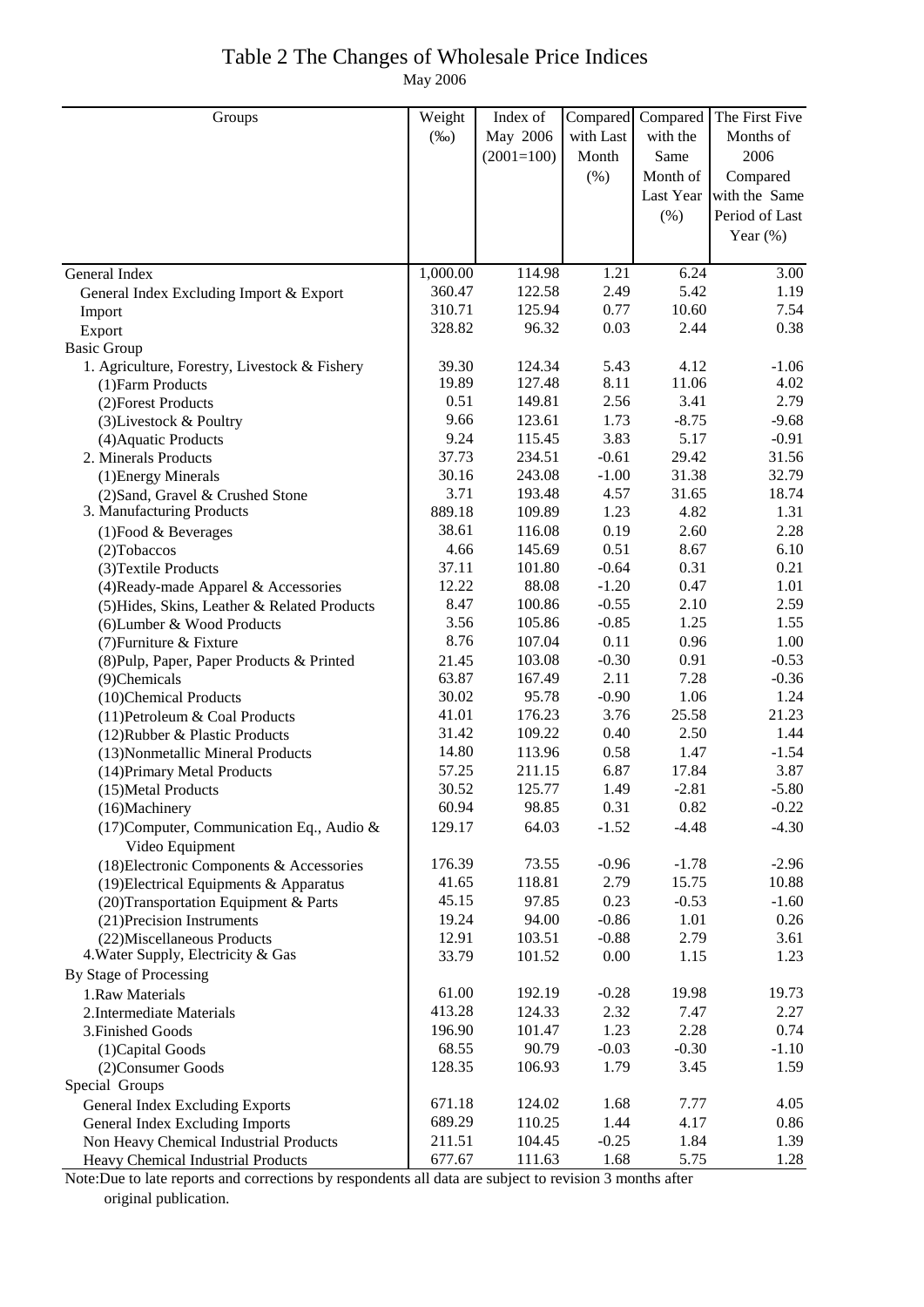# Table 3 The Changes of Import Price Indices

May 2006

|                                                   | Weight   | Index of     | Compared  |                       | Compared The First Five |
|---------------------------------------------------|----------|--------------|-----------|-----------------------|-------------------------|
|                                                   | $(\%0)$  | May 2006     | with Last | with the              | Months of               |
|                                                   |          | $(2001=100)$ | Month     | Same                  | 2006                    |
| Groups                                            |          |              | (% )      | Month of<br>Last Year | Compared<br>with the    |
|                                                   |          |              |           | (% )                  | Same Period             |
|                                                   |          |              |           |                       | of Last Year            |
|                                                   |          |              |           |                       | (% )                    |
| Basic Group (on N.T.D. Basis)                     |          |              |           |                       |                         |
| General Index                                     | 1,000.00 | 125.94       | 0.77      | 10.60                 | 7.54                    |
| 1. Animal, Vegetable Products & Prepared<br>Foods | 47.60    | 121.32       | 0.39      | 3.52                  | 3.00                    |
| 2. Mineral Products                               | 134.52   | 230.49       | $-0.57$   | 29.58                 | 31.72                   |
| 3. Textiles & Textile Articles                    | 23.09    | 102.33       | $-1.16$   | 0.82                  | 1.67                    |
| 4. Wood, Paper, Pulp & Articles Thereof           | 25.78    | 113.68       | $-0.46$   | 2.67                  | 1.47                    |
| 5. Chemicals, Plastics, Rubber & Articles Thereof | 133.44   | 132.51       | 0.08      | 3.25                  | 0.22                    |
| 6. Primary Metals & Articles Thereof              | 76.14    | 229.17       | 7.88      | 38.25                 | 18.90                   |
| 7. Machinery, Optical & Precision Instruments     | 166.08   | 95.17        | 0.95      | 0.02                  | $-2.26$                 |
| 8. Electronic Machinery                           | 355.47   | 75.36        | $-1.19$   | $-3.52$               | $-3.85$                 |
| 9. Transportation Equipment & Parts               | 20.86    | 95.44        | 0.44      | $-1.77$               | $-2.68$                 |
| 10. Miscellaneous Products                        | 17.02    | 102.19       | $-0.13$   | 3.21                  | 2.49                    |
| Basic Group (on U.S.D. Basis)                     |          |              |           |                       |                         |
| General Index                                     | 1,000.00 | 133.94       | 2.50      | 9.00                  | 5.12                    |
| 1. Animal, Vegetable Products & Prepared<br>Foods | 47.60    | 129.10       | 2.12      | 2.02                  | 0.68                    |
| 2. Mineral Products                               | 134.52   | 245.05       | 1.15      | 27.70                 | 28.73                   |
| 3. Textiles & Textile Articles                    | 23.09    | 108.81       | 0.54      | $-0.66$               | $-0.63$                 |
| 4. Wood, Paper, Pulp & Articles Thereof           | 25.78    | 120.90       | 1.26      | 1.20                  | $-0.81$                 |
| 5. Chemicals, Plastics, Rubber & Articles Thereof | 133.44   | 140.89       | 1.82      | 1.76                  | $-2.04$                 |
| 6. Primary Metals & Articles Thereof              | 76.14    | 243.69       | 9.74      | 36.25                 | 16.27                   |
| 7. Machinery, Optical & Precision Instruments     | 166.08   | 101.22       | 2.70      | $-1.41$               | $-4.46$                 |
| 8. Electronic Machinery                           | 355.47   | 80.13        | 0.51      | $-4.91$               | $-6.03$                 |
| 9. Transportation Equipment & Parts               | 20.86    | 101.53       | 2.17      | $-3.18$               | $-4.88$                 |
| 10. Miscellaneous Products                        | 17.02    | 108.71       | 1.61      | 1.73                  | 0.18                    |

Note:Due to late reports and corrections by respondents all data are subject to revision 3 months after original publication.